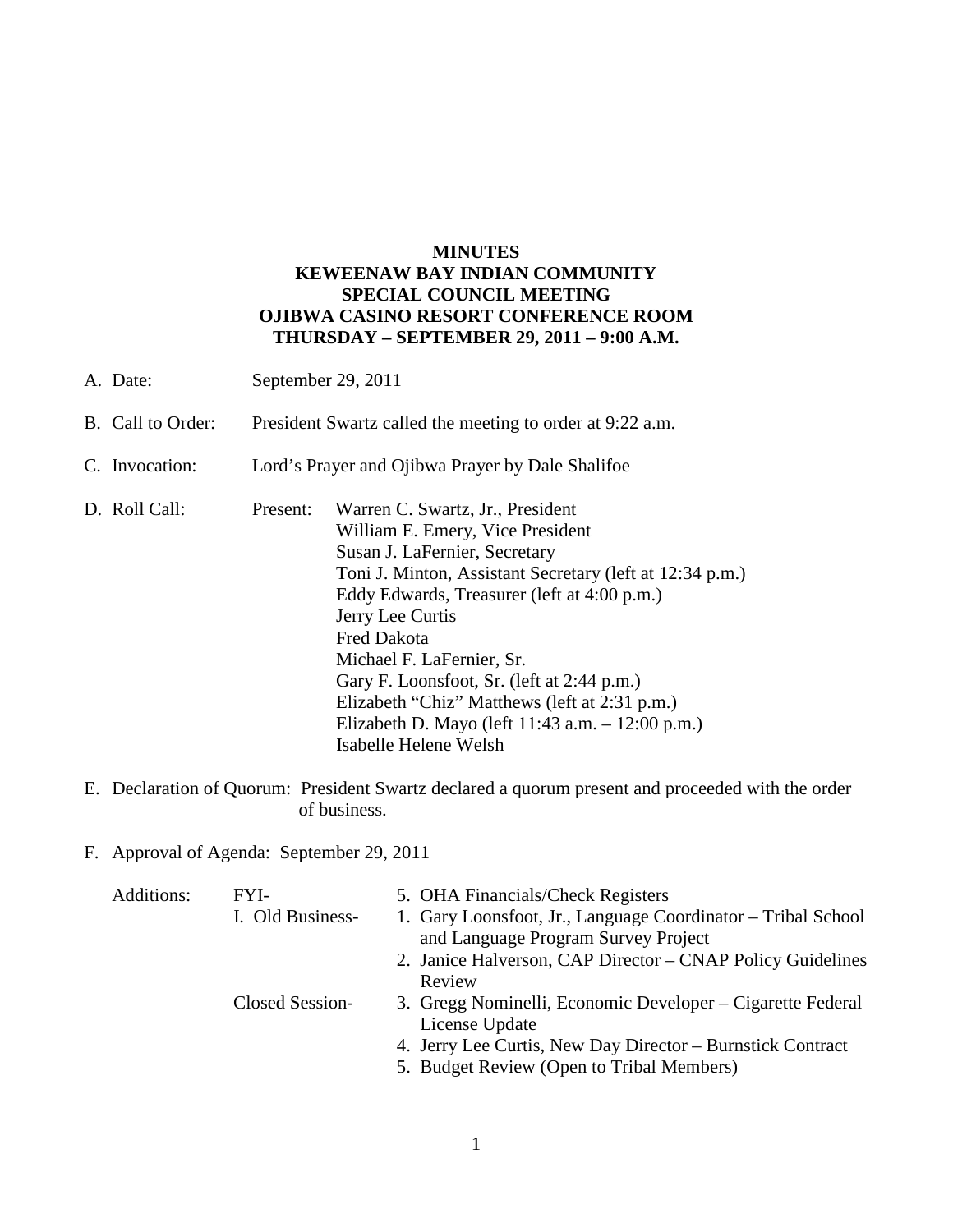**MOTION MADE BY GARY F. LOONSFOOT, SR. TO APPROVE THE AGENDA WITH THE CHANGES. SUPPORTED BY TONI J. MINTON. ALL IN FAVOR (William E. Emery, Susan J. LaFernier, Toni J. Minton, Eddy Edwards, Jerry Lee Curtis, Fred Dakota, Michael F. LaFernier, Sr., Gary F. Loonsfoot, Sr., Elizabeth "Chiz" Matthews, Elizabeth D. Mayo, Isabelle H. Welsh), OPPOSED - 0, ABSTAINING - 0, ABSENT - 0, MOTION CARRIED.**

- G. For Your Information:
	- 1. GLIFWC Exhibit "Seasons of the Anishinaabe" and Climatic Change at the Northern Great Lakes Visitors Center in Ashland, Wisconsin on October 11, 2011
	- 2. Random Drug Screen Reports September 13, 2011
	- 3. NIGA Request for a Presidential Proclamation of Native American Heritage Day and a White House Cultural Event to Incorporate the Sentiments of the Apology Act
	- 4. NIGA Draft Legislation to Stop Taxation of Tribal Education Benefits, Cultural Activities, and other Tribal Government Services
	- 5. OHA Financials
- H. New Business:
	- 1. Gary Loonsfoot, Jr., Language Coordinator KBIC/ANA Language Program End of Project Report

An evaluation of both language classes and costs were given for review – Immersion and the Master/Apprentice Program

2. Terri Denomie (not present)/Dale Shalifoe – Ojibwemowin Class – the Apprentices would like to continue their language classes with Earl Otchigwanigan and requested \$20,000.00.

### **Break: 10:35 – 10:55 a.m.**

3. Bruce LaPointe, Project Manager – Asphalt Pavement Patching Bids (2) and Services Agreement Approval

**MOTION MADE BY SUSAN J. LAFERNIER TO APPROVE KCO'S BID IN THE AMOUNT OF \$9,805.00 AND THE SERVICES AGREEMENT. SUPPORTED BY WILLIAM E. EMERY. NINE IN FAVOR (William E. Emery, Susan J. LaFernier, Toni J. Minton, Eddy Edwards, Jerry Lee Curtis, Michael F. LaFernier, Sr., Gary F. Loonsfoot, Sr., Elizabeth "Chiz" Matthews, Isabelle H. Welsh), OPPOSED - 0, TWO ABSTAINING (Fred Dakota, Elizabeth D. Mayo), ABSENT - 0, MOTION CARRIED.**

4. Larry Denomie III, CEO – Weekly Update

### **Elizabeth Mayo left 11:43 a.m.**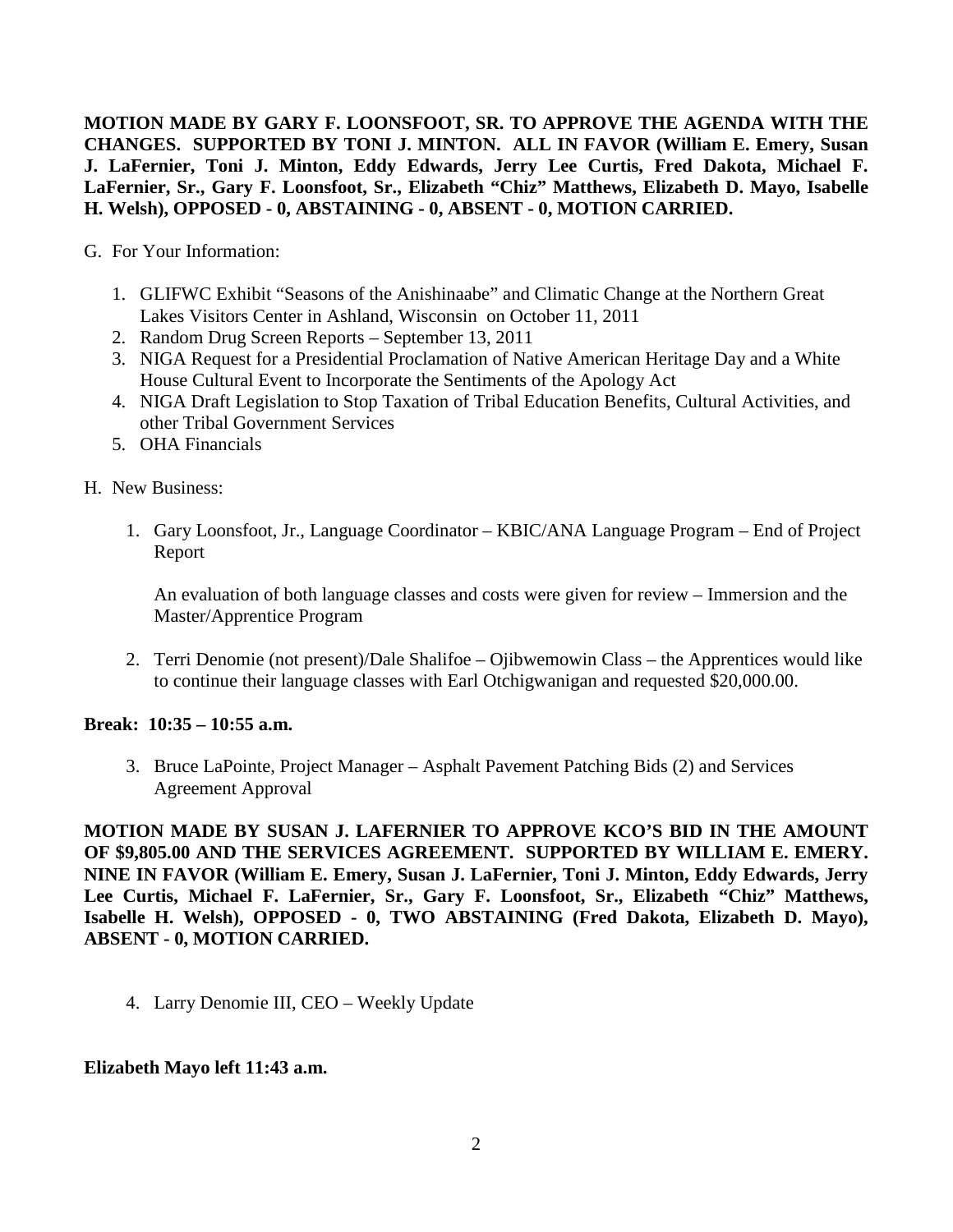- 5. Todd Warner, NRD/Pam Nankervis
	- a) Consultant Change Order 1 for an additional \$6,000.00 and a total of \$33,200.00 for Janet Marr – Professional Services Agreement to complete a native plant inventory

**MOTION MADE BY TONI J. MINTON TO APPROVE THE PROFESSIONAL SERVICES AGREEMENT FOR JANET MARR CHANGE ORDER 1. SUPPORTED BY ELIZABETH "CHIZ" MATTHEWS. TEN IN FAVOR (William E. Emery, Susan J. LaFernier, Toni J. Minton, Eddy Edwards, Jerry Lee Curtis, Fred Dakota, Michael F. LaFernier, Sr., Gary F. Loonsfoot, Sr., Elizabeth "Chiz" Matthews, Isabelle H. Welsh), OPPOSED - 0, ABSTAINING - 0, ONE ABSENT (Elizabeth D. Mayo), MOTION CARRIED.**

b) Hatchery Monitoring Well Bids – (3) were sent and (1) bid was returned

**MOTION MADE BY GARY F. LOONSFOOT, SR. TO APPROVE LARSON WELL AND DRILLING, LLC IN THE AMOUNT OF \$17,235.00 FROM THE BIA WATER PROGRAM FUNDS. SUPPORTED BY WILLIAM E. EMERY. TEN IN FAVOR (William E. Emery, Susan J. LaFernier, Toni J. Minton, Eddy Edwards, Jerry Lee Curtis, Fred Dakota, Michael F. LaFernier, Sr., Gary F. Loonsfoot, Sr., Elizabeth "Chiz" Matthews, Isabelle H. Welsh), OPPOSED - 0, ABSTAINING - 0, ONE ABSENT (Elizabeth D. Mayo), MOTION CARRIED.**

6. Todd Warner, NRD/Gregg Nominelli, Economic Developer – HUD Sustainable Communities Grant Proposals by Northwest Regional Planning Commission Spooner, WI and Lake Superior Watershed Partnership and other (Participation Requests) for a regional planning grant through HUD for 3 years and a 20% in-kind match (to evaluate 8 key areas)

# **Elizabeth Mayo returned at 12:00 p.m.**

**MOTION MADE BY WILLIAM E. EMERY TO SUBMIT A LETTER OF COMMITMENT TO PROVIDE SERVICES OR IN-KIND DONATIONS TO THE INITIATIVE ALONG WITH THE NORTH WEST REGIONAL PLANNING COMMISSION AND LAKE SUPERIOR WATERSHED PARTNERSHIP. SUPPORTED BY SUSAN J. LAFERNIER. EIGHT IN FAVOR (William E. Emery, Susan J. LaFernier, Eddy Edwards, Jerry Lee Curtis, Fred Dakota, Michael F. LaFernier, Sr., Gary F. Loonsfoot, Sr., Elizabeth D. Mayo), THREE OPPOSED (Toni J. Minton, Elizabeth "Chiz" Matthews, Isabelle H. Welsh), ABSTAINING - 0, ABSENT - 0, MOTION CARRIED.**

- 7. Gregg Nominelli, Economic Developer
	- a) Comprehensive Strategic Plan (PowerPoint Presentation Review Process)
	- b) Cigarette Federal License Update The corporation ordinance will need to be approved and the license application filed under the corporation or some other entity per Troutman Sanders.

# **William Emery and Eddy Edwards left at 12:13 p.m.**

**Toni Minton left at 12:34 p.m.**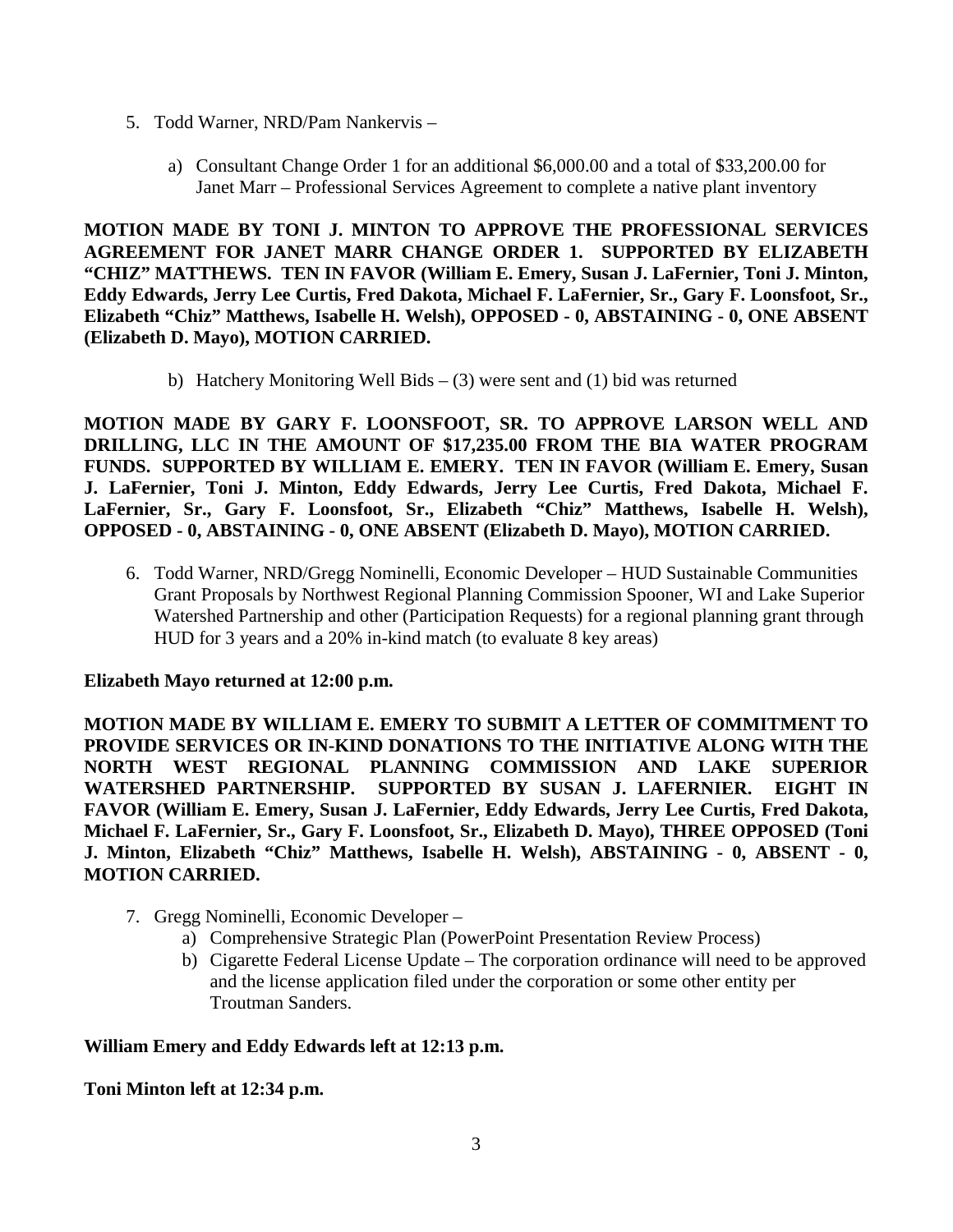### **Break: 12:40 – 1:15 p.m.**

[Recognize Scheduled Delegation/Individuals]

1. Jennifer Misegan/Evelyn Ravindran/Valoree Gagnon/Mark Misegan (not present) - Gerry Mantila present – Commercial Fishing Monument/Tribute. The total cost to build is \$7,142.33 and will be erected by the Sand Point flagpole. \$5,000.00 is available from the Natural Resource Committee and Cultural Committee budgets.

### **Jerry Lee Curtis returned at 1:23 p.m.**

**Gary F. Loonsfoot, Sr. returned at 1:28 p.m.** 

**MOTION MADE BY ELIZABETH D. MAYO TO APPROVE THE BALANCE OF \$2,142.00 FROM THE CAMPGROUND MARINA FUNDS FOR THE TRIBUTE TO OUR FISHERMEN MONUMENT. SUPPORTED BY EDDY EDWARDS. NINE IN FAVOR (William E. Emery, Susan J. LaFernier, Eddy Edwards, Jerry Lee Curtis, Fred Dakota, Michael F. LaFernier, Sr., Elizabeth "Chiz" Matthews, Elizabeth D. Mayo, Isabelle H. Welsh), OPPOSED - 0, ONE ABSTAINING (Gary F. Loonsfoot, Sr.), ONE ABSENT (Toni J. Minton), MOTION CARRIED.** 

- I. Old Business:
	- 1. Gary Loonsfoot, Jr., Language Coordinator Tribal School and Language Program Survey Project

**MOTION MADE BY ELIZABETH D. MAYO TO APPROVE \$11,000.00 TOWARDS THE TRIBAL (CHARTER) SCHOOL AND LANGUAGE PROGRAM SURVEY PROJECT FROM THE ANA LANGUAGE GRANT. SUPPORTED BY JERRY LEE CURTIS. TEN IN FAVOR (William E. Emery, Susan J. LaFernier, Eddy Edwards, Jerry Lee Curtis, Fred Dakota, Gary F. Loonsfoot, Sr., Michael F. LaFernier, Sr., Elizabeth "Chiz" Matthews, Elizabeth D. Mayo, Isabelle H. Welsh), OPPOSED - 0, ABSTAINING - 0, ONE ABSENT (Toni J. Minton), MOTION CARRIED.**

Don Burnstick Promotions Contract for Service Approval – November 5-6 "Empowering Our Youth: Dealing with the Bullying Issue" Workshop

**MOTION MADE BY ELIZABETH D. MAYO TO APPROVE \$3,100.00 FOR THE PROMOTIONS CONTRACT FOR SERVICES BETWEEN KBIC AND PERFORMER DON BURNSTICK. SUPPORTED BY GARY F. LOONSFOOT, SR. TEN IN FAVOR (William E. Emery, Susan J. LaFernier, Eddy Edwards, Jerry Lee Curtis, Fred Dakota, Gary F. Loonsfoot, Sr., Michael F. LaFernier, Sr., Elizabeth "Chiz" Matthews, Elizabeth D. Mayo, Isabelle H. Welsh), OPPOSED - 0, ABSTAINING - 0, ONE ABSENT (Toni J. Minton), MOTION CARRIED.**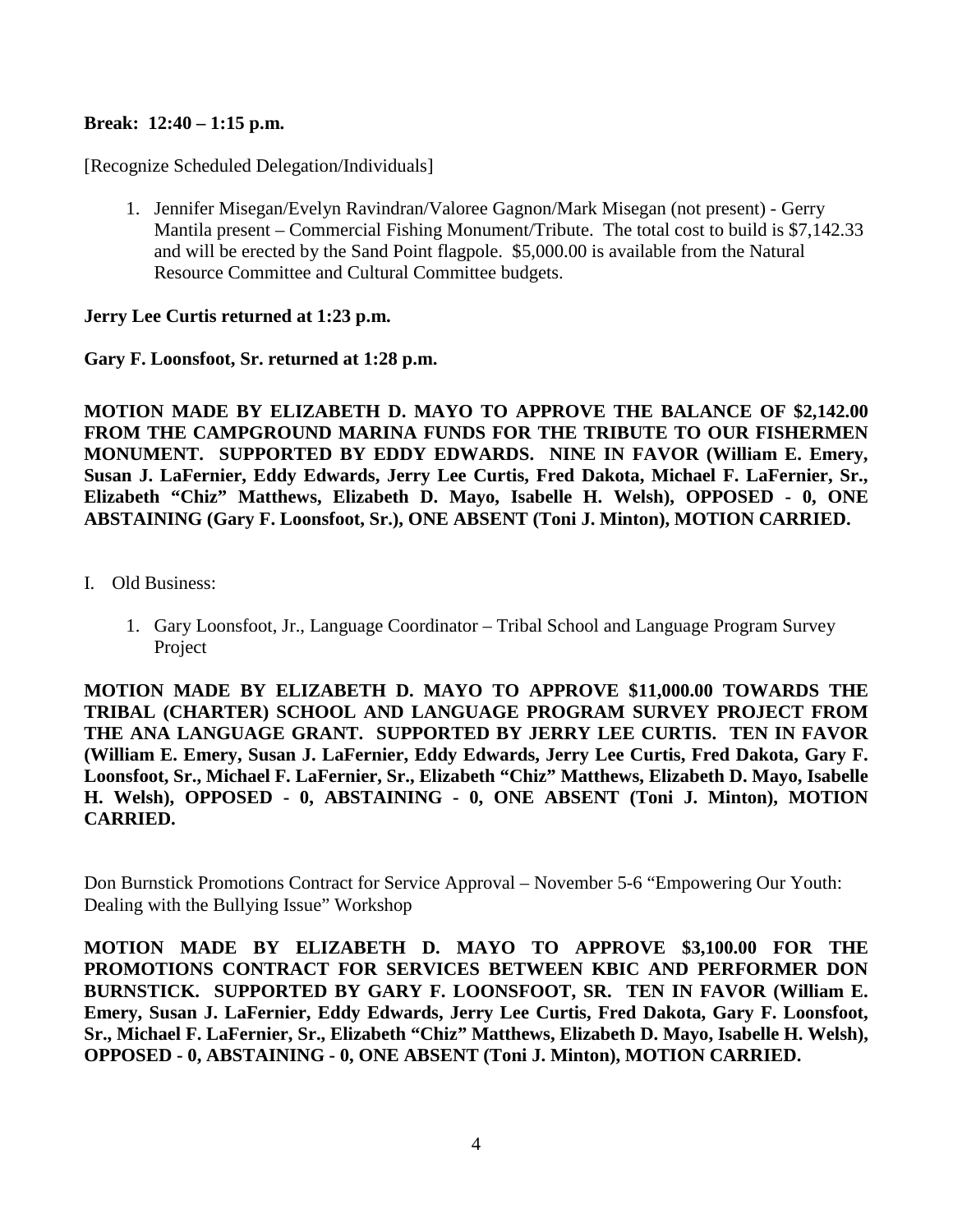Los Tres Amigos (Marquette) Demolition Approval – Restaurant and Garage

**MOTION MADE BY EDDY EDWARDS TO APPROVE THE LOS TRES AMIGOS DEMOLITION PROPOSAL. SUPPORTED BY GARY F. LOONSFOOT, SR. TEN IN FAVOR (William E. Emery, Susan J. LaFernier, Eddy Edwards, Jerry Lee Curtis, Fred Dakota, Gary F. Loonsfoot, Sr., Michael F. LaFernier, Sr., Elizabeth "Chiz" Matthews, Elizabeth D. Mayo, Isabelle H. Welsh), OPPOSED - 0, ABSTAINING - 0, ONE ABSENT (Toni J. Minton), MOTION CARRIED.**

2. Janice Halverson, CAP Director – CNAP Guidelines Policy Review – The Council consensus is to leave as is regarding the funeral fund: the family may receive (3) hotel rooms for (3) nights if needed at the President's discretion and/or the \$1,000.00 allowance and the total Emergency Fund per household per year is \$300.00 and the CAP Director's decision is final. There were also other changes to Section 1 and 2 and Fire Assistance.

# **Elizabeth "Chiz" Matthews left at 2:31 p.m.**

# **Gary Loonsfoot, Sr. left at 2:44 p.m.**

Budget 2011-2012 Approval –

**MOTION MADE BY ELIZABETH D. MAYO TO APPROVE THE 2011-2012 BUDGET AS PRESENTED. SUPPORTED BY EDDY EDWARDS. EIGHT IN FAVOR (William E. Emery, Susan J. LaFernier, Eddy Edwards, Jerry Lee Curtis, Fred Dakota, Michael F. LaFernier, Sr., Elizabeth D. Mayo, Isabelle H. Welsh), OPPOSED - 0, ABSTAINING - 0, THREE ABSENT (Toni J. Minton, Gary F. Loonsfoot, Sr., Elizabeth "Chiz" Matthews), MOTION CARRIED**.

**Break: 3:28 – 3:40 p.m.** 

Janice Halverson (continued) – will no longer use the voucher system for Pines gas cards as applicants will be under the medical travel for mileage by referrals from a medical doctor.

Employee 6% Raise Approval –

**MOTION MADE BY ELIZABETH D. MAYO TO APPROVE A 6% RAISE EFFECTIVE OCTOBER 1, 2011 FOR ALL ELIGIBLE EMPLOYEES ON THEIR ANNIVERSARY DATE. SUPPORTED BY FRED DAKOTA. SEVEN IN FAVOR (William E. Emery, Susan J. LaFernier, Eddy Edwards, Jerry Lee Curtis, Fred Dakota, Michael F. LaFernier, Sr., Elizabeth D. Mayo), OPPOSED - 0, ONE ABSTAINING (Isabelle H. Welsh), THREE ABSENT (Toni J. Minton, Gary F. Loonsfoot, Sr., Elizabeth "Chiz" Matthews), MOTION CARRIED.**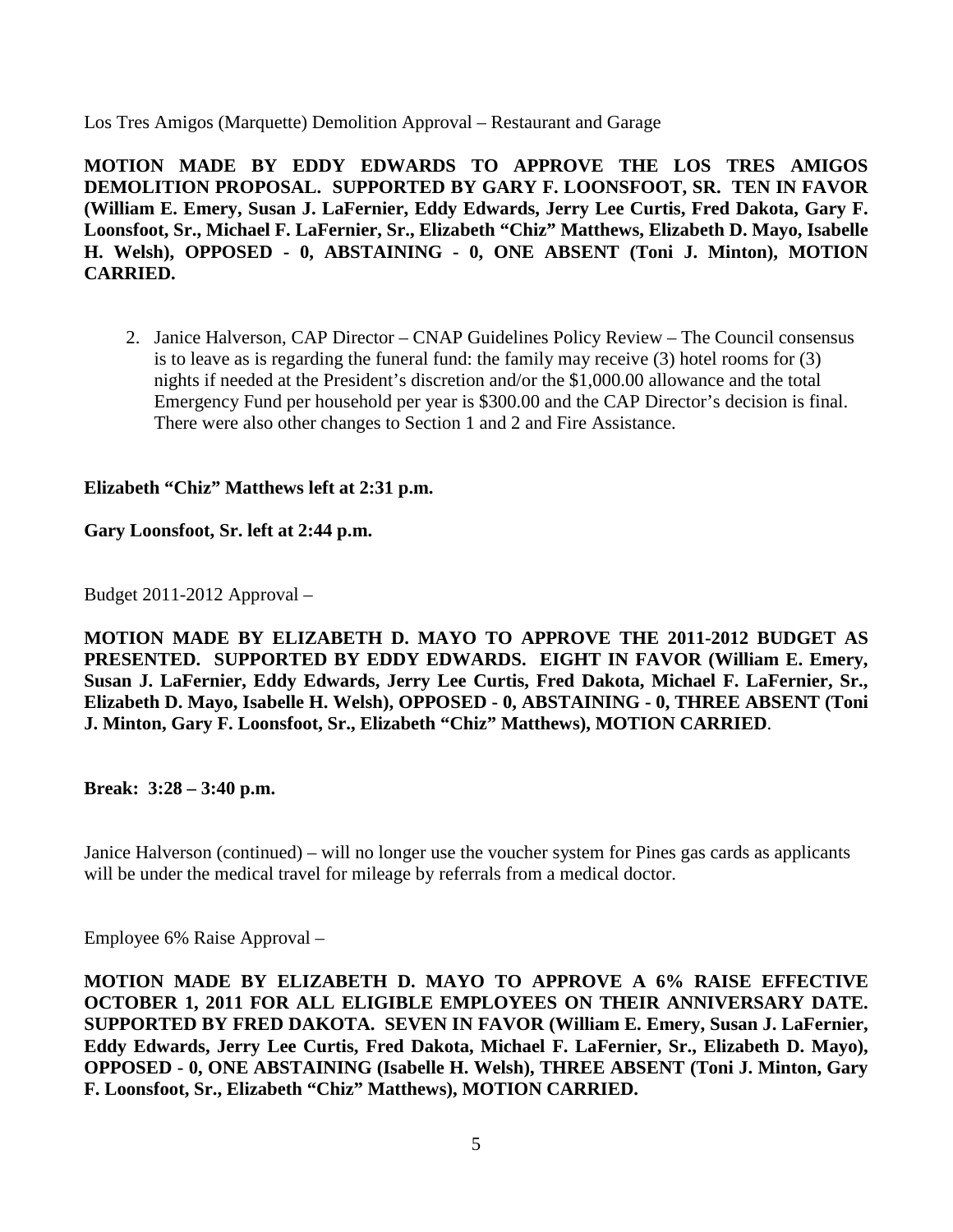CNAP Guidelines Policy Amendments –

**MOTION MADE BY SUSAN J. LAFERNIER TO APPROVE THE REVISED CNAP GUIDELINES AS PRESENTED AND DISCUSSED TODAY, EFFECTIVE OCTOBER 1, 2011. SUPPORTED BY FRED DAKOTA. SIX IN FAVOR (William E. Emery, Susan J. LaFernier, Fred Dakota, Michael F. LaFernier, Sr., Elizabeth D. Mayo, Isabelle H. Welsh), OPPOSED - 0, ABSTAINING - 0, FIVE ABSENT (Toni J. Minton, Eddy Edwards, Jerry Lee Curtis, Gary F. Loonsfoot, Sr., Elizabeth "Chiz" Matthews), MOTION CARRIED.** 

(Eddy Edwards and Jerry Lee Curtis out of the room)

- J. Recognize Scheduled Delegation/Individuals:
	- 2. Latisha McRoy, ANA Coordinator from GLIFWC Minwaajimo "Telling A Good Story" Presentation and presented 100 copies of the DVD as a teaching resource.

Encourage your children and elders to use their treaty rights and carry them on.

### **Jerry Lee Curtis returned at 3:50 p.m.**

### **Eddy Edwards left at 4:00 p.m.**

Newsletter Editor Services Agreement –

**MOTION MADE BY FRED DAKOTA TO APPROVE THE NEWSLETTER EDITOR SERVICES AGREEMENT FOR 2011-2012. SUPPORTED BY MICHAEL F. LAFERNIER, SR. SEVEN IN FAVOR (William E. Emery, Susan J. LaFernier, Jerry Lee Curtis, Fred Dakota, Michael F. LaFernier, Sr., Elizabeth D. Mayo, Isabelle H. Welsh), OPPOSED - 0, ABSTAINING - 0, FOUR ABSENT (Toni J. Minton, Eddy Edwards, Gary F. Loonsfoot, Sr., Elizabeth "Chiz" Matthews), MOTION CARRIED.**

- K. Closed Session: (Discussed in Open Session)
	- 1. Sarah Maki, Assistant CEO (not present) Newsletter Editor Services Agreement
	- 2. Bruce LaPointe, Project Manager/Christoph Geiger, Attorney Los Tres Amigos Demolition Proposal
	- 3. Gregg Nominelli, Economic Developer Cigarette Federal License Update
	- 4. Jerry Lee Curtis, New Day Director Burnstick Contract